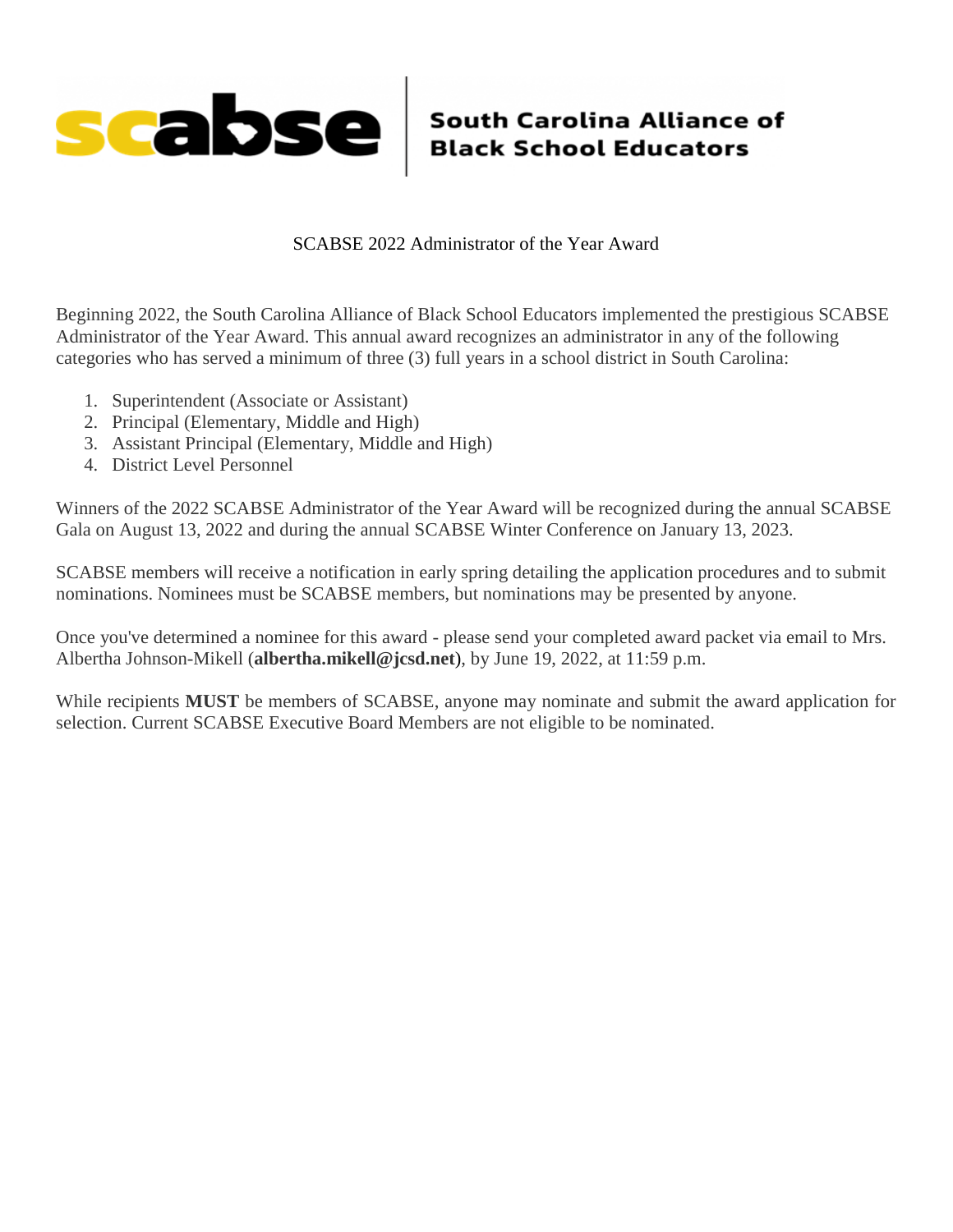The SCABSE Executive Board is accepting nominations for the SCABSE 2022 District Level Administrator of the Year Award. The nomination information is below. Any Superintendent (Associate or Assistant), Principal (Elementary, Middle and High), Assistant Principal (Elementary, Middle and High) or District Level Personnel who has served a minimum of three (3) full years in a school district in South Carolina may be nominated. The nominee MUST be a SCABSE member. **Nominations must be received via email by June 19, 2022 by 11:59 p.m. to Ms. Albertha Johnson-Mikell (albertha.mikell@jcsd.net).** The award winner will be recognized in August during the SCABSE Gala.

## **NOMINATION INFORMATION**

**Nominee Name:** 

**District:** 

**Position:** 

**Nominated by:** 

**District:** 

## **Position:**

Please attach a <u>one page only</u> statement for each of the following questions (total of 3 pages). Statements beyond the one-page limit for each question will not be considered.

- 1. Give a personal endorsement of why you have nominated this person.
- 2. List or describe the nominee's involvement with the regional and/or statewide educational issues.
- 3. List or describe the nominee's most noteworthy accomplishments that have had a positive impact in improvement in his/her school district.